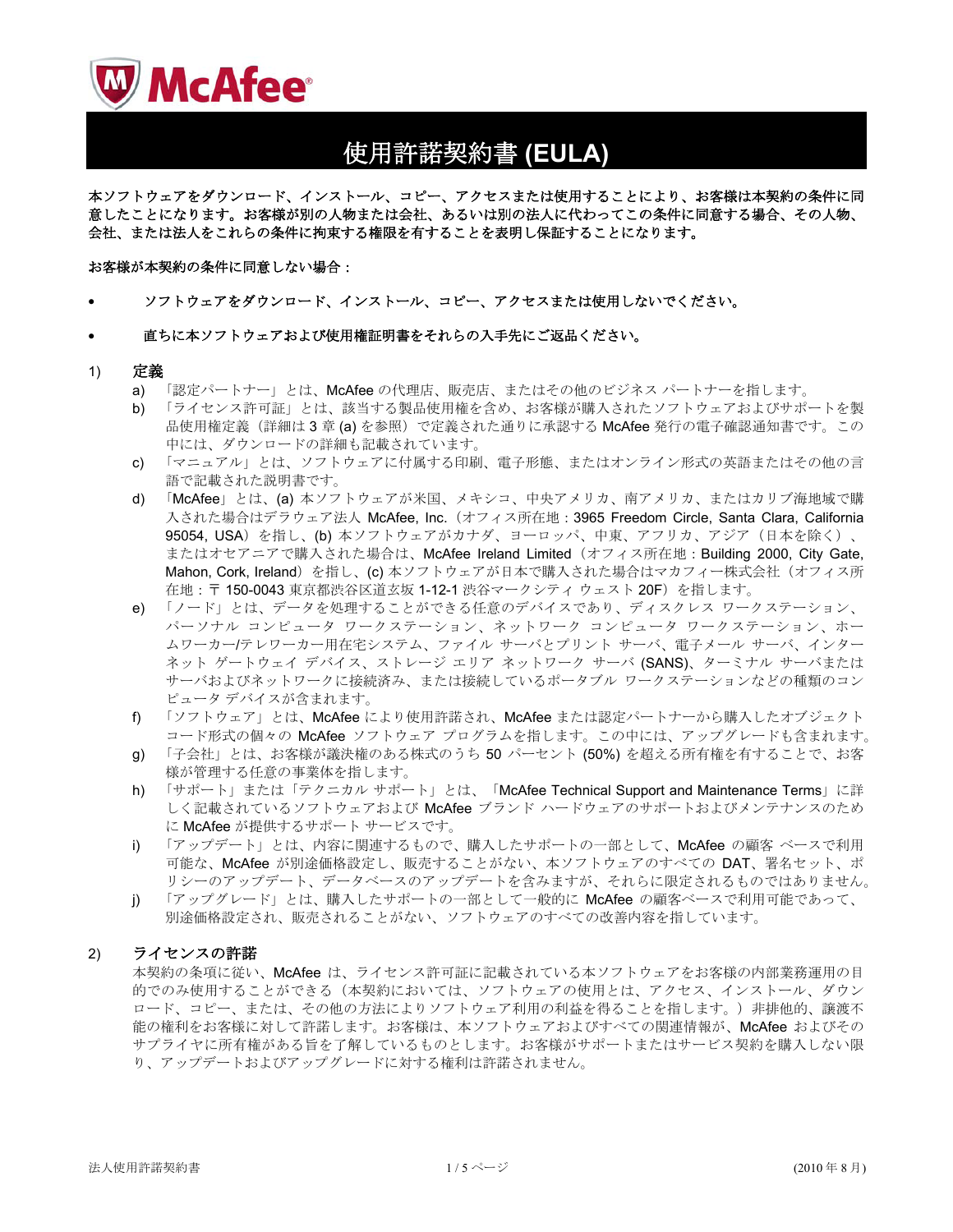

# 3) コピーおよび使用条件

- a) 製品使用権。本ソフトウェアの使用は、購入したライセンス (ノードなど) に依存し、ライセンス許可証の該 当する日付の [http://www.mcafee.com/us/local\\_content/legal/product\\_entitlement\\_definitions.pdf](http://www.mcafee.com/us/local_content/legal/product_entitlement_definitions.pdf) に記載されてい る製品使用権定義に従います。
- b) 複数のプラットフォーム/バンドル。本ソフトウェアが複数のプラットフォームをサポートしている場合、また は本ソフトウェアもウェアのバンドルとして入手した場合は、本ソフトウェアのすべてのバージョ ンがインストールされるデバイスの合計数がお客様の製品使用権の数を超えてはなりません。
- c) 有効期間。ライセンスは、有効期間がライセンス許可証に記載されている場合、一定期間のみ有効です(「有 効期間」)。記載されていない場合は、ライセンスに有効期限はありません。
- d) コピー。バックアップ、アーカイブ、または障害復旧目的で正当に必要な場合には本ソフトウェアをコピーで きます。
- e) 子会社。お客様は、本契約の条件に従って、当該事業体がお客様の子会社である限りにおいて、本ソフ トウェアの使用を当該子会社に許諾することができます。各子会社の本契約の条件の遵守または違反に関して はお客様に責任があります。
- f) 管理当事者。情報テクノロジーのリソースを管理する契約を、お客様と第三者(「管理当事者」)が締結した 場合、以下の条件が満たされる場合に限り、本ソフトウェアを使用する権利のすべてをその管理当事者に譲渡 することができます。(a) 管理当事者は、内部業務のためにのみ本ソフトウェアを使用し、他の第三者または管 理当事者の利益のためには使用しないこと (b) 管理当事者は本契約書に記載されている契約条件を遵守すること に同意すること (c) McAfee に対して、管理当事者が代わりに本ソフトウェアを使用する旨を書面で通知すること。
- g) 全般的な禁止事項。お客様は以下のことを自ら行い、または、第三者に行わせしめることを許可してはなら ないものとします。(i) 適用される法律で明示的に許可される場合を除き、McAfee の書面による許諾なしにソフ トウェアの逆コンパイル、逆アセンブル、リバース エンジニアリングをすること (ii) ソフトウェアまたはマ ニュアルの製品識別情報または知的所有権に関わる表示を削除すること(iii) ソフトウェアをタイムシェアリン グまたはサービスビシューロ目的でリース、貸与、または使用すること (iv) ソフトウェアを修正または、二次的 著作物を創作すること (v) McAfee の事前の書面による合意なくして、ソフトウェアに関連するパフォーマンス またはベンチマークテストまたは分析を公開すること、または (vi) ここで明示的に記載されている場合を除き、 別涂の方法により本ソフトウェアを使用またはコピーすること。

# 4) テクニカル サポートとメンテナンス

「McAfee Technical Support and Maintenance Terms」は、サポートを購入した場合に適用されます。「McAfee Technical Support and Maintenance Terms」は、参照文書として本契約の一部となっており、 [http://www.mcafee.com/us/support/support\\_terms\\_n\\_conditions.html](http://www.mcafee.com/us/support/support_terms_n_conditions.html) において表示されています。ライセンス許可証 に指定されたサポートまたはサービス登録期間が終了した後は、お客様は、アップグレード、アップデートおよび電 話サポートを含むいかなる種類のサポートも受け取る権利はないものとします。

## 5) 限定保証および権利放棄

- a) 限定保証。McAfee は、購入日から 60 日間 (「保証期間」)、本契約に基づいてライセンス許諾されたソフ トウェア (保証期間の残りの期間については、保証期間内に提供されたアップグレードも含む) が、マニュア ルに従って実質的に動作することを保証します。
- b) 唯一の救済方法。上記の限定保証に違反した場合、McAfee は、(a) ソフトウェアを修理または交換するか、ま たは (b) McAfee が当該修理または交換が経済的に不合理であると判断した場合、当該ソフトウェアに対してお 客様が支払った価格を払い戻すものとします。
- c) 保証の除外。前述の限定保証は、以下の場合には適用されないものとします。(i) 本ソフトウェアが本契約また はマニュアルに従って使用されない場合(ii) 本ソフトウェアまたはソフトウェアの一部が McAfee 以外の事業体 によって変更された場合(iii) 本ソフトウェアの不具合が McAfee 以外によって提供された装置またはソフ トウェアが原因の場合。
- d) 免責事項。上記保証はお客様が得る唯一の保証であり、市場性、十全な品質、または特定目的への適合性、所 有権および非抵触に対する保証または条件を含む(ただしこれらに限定されない)、明示的であると黙示的 であるとを問わず、その他すべての、条件に代わるものです。上記に定める限定的保証を除き、本ソフ トウェアは「現状のまま」で提供されるものであり、McAfee は、本ソフトウェアの利用または性能について何 らの保証を行うものではなく、さらに、本ソフトウェアの操作がフェイルセーフであり、エラーまたは瑕疵 により中断されることはなく、また、本ソフトウェアがすべての考え得る脅威から保護されていることを保証 するものではありません。
- e) 例外。一部の州または司法管轄下では、明示的または暗黙的な保証の除外を認めないことがあり、その場合は、 上記免責事項がお客様に適用されない場合があります。その場合、当該明示的または暗黙的保証は保証期間 (または適用される法律で規定される最短期間)に限定されるものとします。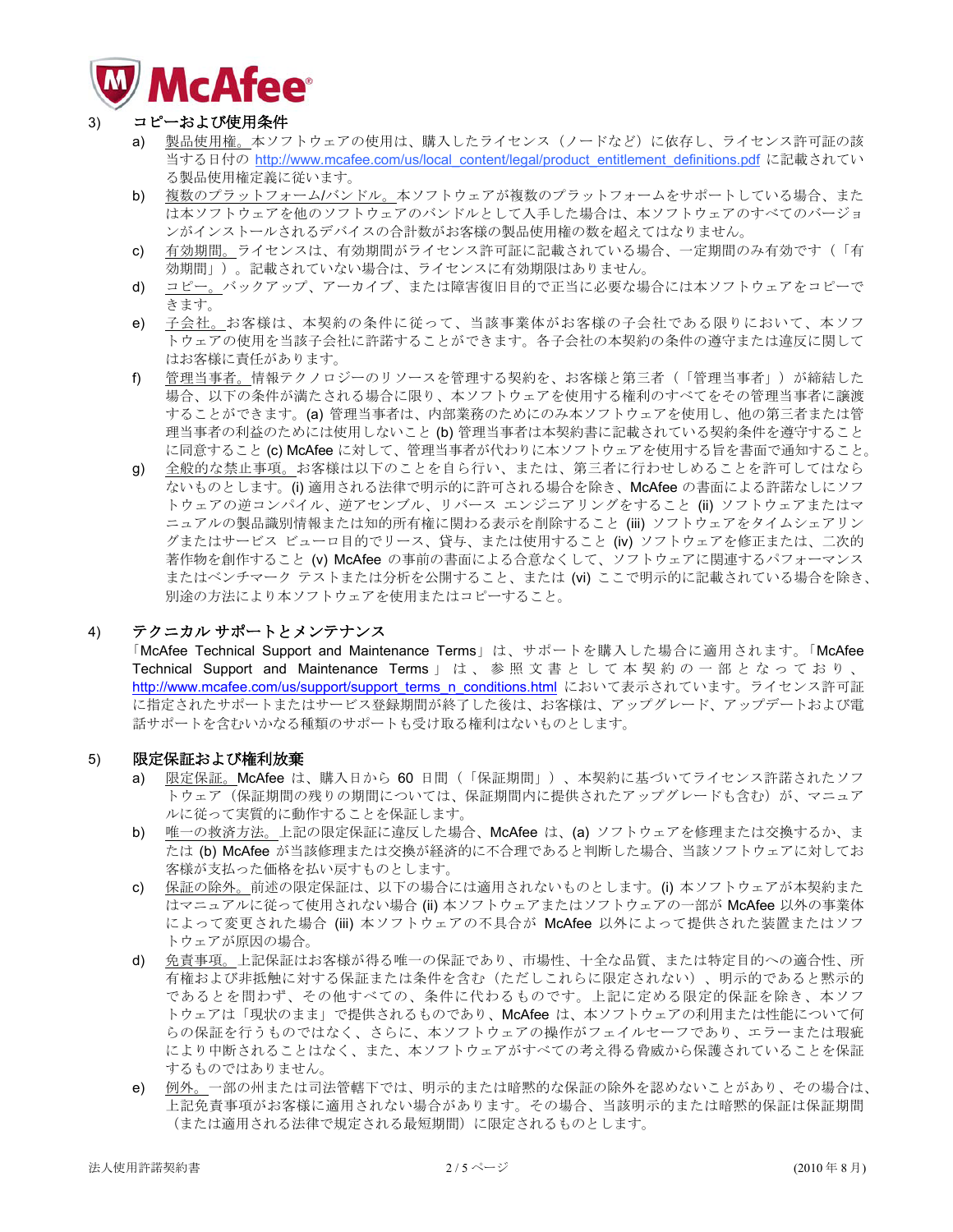

#### 6) 救済と損害の制限

いかなる状況においてお、不法行為、契約またはその他の場合によるとを問わ ず、いずれの当事者も相手方に対して、間接的な、特別の、付随的な、または派生的な損害、逸失利益の損害、営業 上の信用の喪失、人件費の喪失、作業の停止、および生たはコンピュータの障害または誤作動、および/または、代 用のソフトウェアまたはサービスの調達に関わる費用について何らの責務も負わないものとします。

当該損害賠償の請求が、契約、不法行為、およびはたは、その他の法理論に基づくか否かにかかわらず、いかなる 場合も、いずれの当事者の相手方に対する直接損害に関わる累積責任は、以下のいずれか少ない方の金額を超えない ものとします。

- a) 当該請求が発生する直前の 12 ヵ月の間に、本請求の根拠となるソフトウェアに対してお客様から支払われ た、あるいはお客様から支払われるべき合計金額
- b) 当該請求の根拠となる事象が発生する直前の 12 か月の間に、お客様から注文された当該請求の根拠となるソフ トウェアの購入日時における、該当する McAfee の定価。

相手方が当該損害の可能性を示唆されている場合においても、例外ではありません。

本契約書のいかなる規定でも、いかなる形においても (i) いずれかの当事者に対する過失により生じた死亡または人 的傷害に対する責務、または(ii) 本ソフトウェアに関わる McAfee の知的所有権の渦度な使用、および/または、侵害 に関わるお客様の責務を除外または制限するものではないものとします。

本章に定める責務の制限は、エンド ユーザがそれぞれ異なる目的でコンピュータを使用するという事実に基づい ています。したがって、本ソフトウェアのエラーによってコンピュータの問題および関連するデータ損失が生じる場 合に備えて、お客様のみが、そのニーズに合わせて適切なバックアップ・プランを実施し、安全策を講ずることがで きます。これらの実務上の理由から、お客様は、本章に定める責務の制限に合意し、さらに、本規定にお客様が合意 しなければ、本ソフトウェアに対して請求される料金が高くなることを了解します。

## 7) 知的財産補償

- a) 第三者からの請求。McAfee は、以下の場合には本ソフトウェアが第三者の特許権、著作権または企業秘密を侵 害しているという第三者による訴訟に対してお客様を保護します。(i) いかなる場合でも訴訟の通知を受けてか ら 14 日以内に McAfee に速やかに通知された場合 (ii) McAfee が義務を遂行するために必要なお客様からの正 当な協力を受けた場合(iii)請求に対する和解または譲歩において、McAfee が弁護およびすべての交渉を統制す る場合。上記の McAfee の義務は、以下のソフトウェアまたはその部分または構成要素には適用されません。 (i) McAfee 提供のものでない場合 (ii) 本契約または関連文書で明示的に認証されていない方法で使用された場合 (iii) お客様の仕様に従って作成された場合 (iv) McAfee 以外によって修正され、疑わしい違反がその修正に関連 する場合(v) 他の製品、プロセスまたは材質と組み合わされており、被疑侵害がそのような組合せを除き存在し ない場合(vi) 通知を受け、疑わしい違反を避けた修正を提供された後にも違反行為を継続した場合。
- b) 救済保証と責務。本ソフトウェアが管轄裁判所によって違反であると判断された場合または本ソフトウェアの 使用が差し止められた場合、McAfee は、以下のいずれかを行います。(i) お客様のために本ソフトウェアの使 用を継続する権利を取得する (ii) その使用が違反とならないように本ソフトウェアの修正を提供する (iii) 本ソフ トウェアを機能および性能において実質的に同様のソフトウェアと交換する(iv) 上記の代案すべてが正当に McAfee で利用できない場合は、当該のソフトウェアにお客様が支払った購入価格をソフトウェアの納期から 3年間にわたって定額法を使用して減価償却した残存価格を返金するものとします。7章は、知的財産権違反請 求に関する McAfee の責任およびお客様の唯一の救済方法を示します。

## 8) 終了

お客様の支払い義務を侵害することなく、本ソフトウェアを削除することによりいつでもライセンスを終了すること ができます。McAfee は、お客様が本契約の条件に違反し、そのような違反を通知から 30 日以内に改善しない場合 には、お客様のライセンスを終了します。そのような終了時には、速やかに本ソフトウェアおよびマニュアルのすべ てのコピーを返却または破棄するものとします。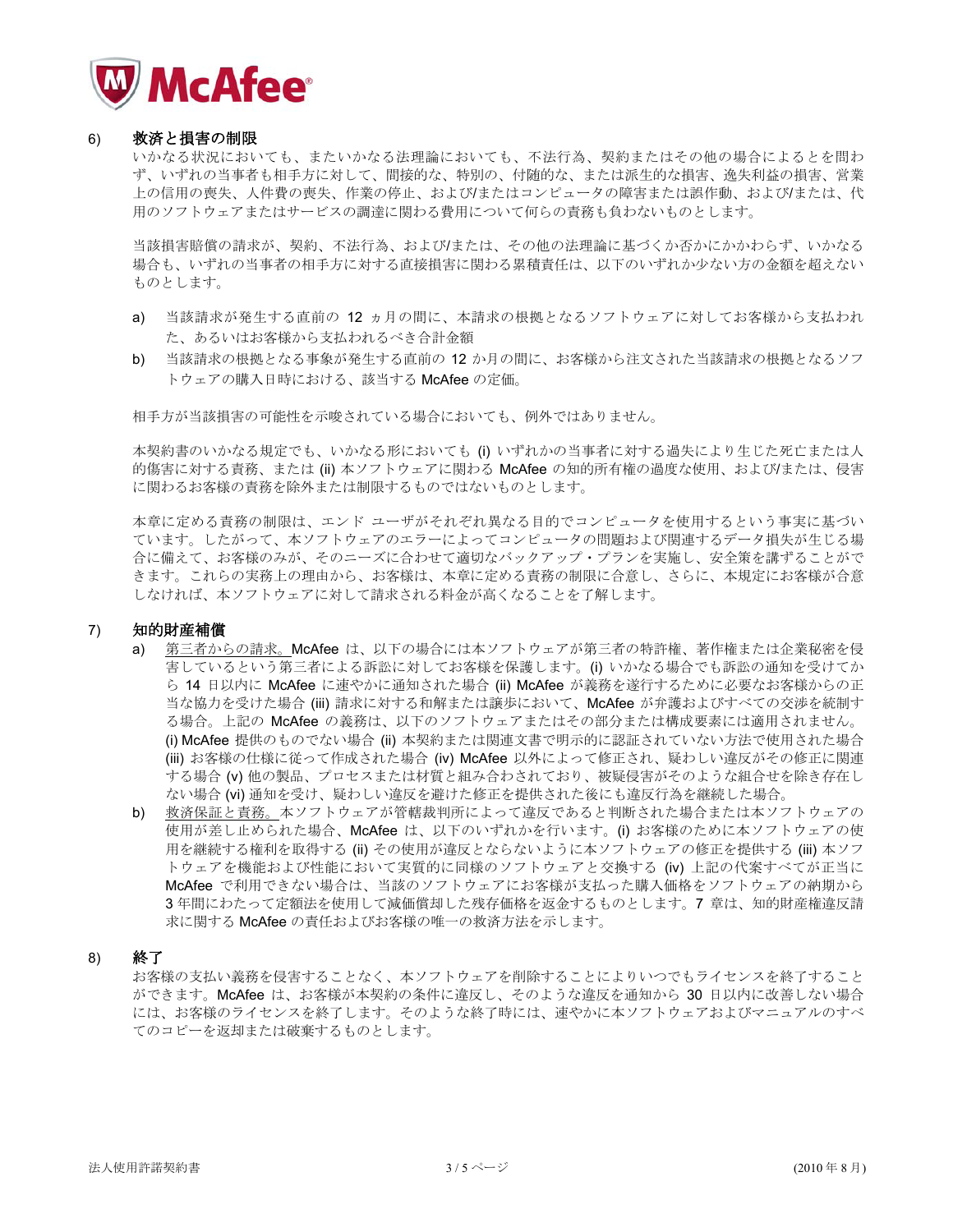

- 9) 補足条件
	- a) 評価版ソフトウェア。本ソフトウェアバ「評価版ソフトウェア」と確認される場合は、本章の規定が適用され、 本契約のその他の矛盾する条件に優先するものとします。お客様の評価目的専用の評価版ソフトウェアの使用 に関する、無償の、譲渡不能の、制限付きの、使用料の支払いがないライセンスは、McAfee の書面による別途 の合意がない限り、30 日間に制限するものとします。評価版ソフトウェアは、エラー、およびシステムまたは その他の障害、あるいはデータの損失につながる不具合を含む可能性があります。したがって、評価版ソフ トウェアは、「現状のまま」で提供されるものであり、McAfee は、いかなる種類の保証または責任義務もお客 様に対して負わないものとします。評価版ソフトウェアの使用によって収集された評価版ソフトウェアに関す る情報は、すべて、評価目的にのみ使用し、いかなる第三者にも提供してはならないものとします。第3章 g) に記載されている制限条項が適用されるものとします。評価版ソフトウェアの評価期間が過ぎた後にソフ トウェアを破棄しない場合、McAfee は、その判断に基づいて、「McAfee List Price for the Evaluation Software」に記載されている額と同額の請求を行い、お客様は請求書の受領にともなって支払いをするものと します。法的な損害賠償責任の排除が不可能であっても限定することが可能な場合は、McAfee の賠償責任およ びそのサプライヤおよび認定パートナの賠償責任は、合計で50米ドルまたは現地通貨での相当額に限定される ものとします。
	- b) ベータ版ソフトウェア。「ベータ版」のソフトウェアを受け取った場合は、前述の9章の規定が適用されます。 McAfee は、ベータ版ソフトウェアの開発を続けたり、公的にリリースする義務は負いません。McAfee からの 要請に基づき、お客様はベータ版ソフトウェアのテストと使用に関するフィードバックをエラーやバグレポー トを含め、McAfee に提供するものとします。お客様は、McAfee が独自の判断において、フィードバックを使 用、コピー、配布、派生物の作成、および McAfee 製品に組み込むことができる永久かつ非排他的で、無償の 世界的なライセンスを許諾することに同意するものとします。最新のベータ版ソフトウェアの未リリース バー ジョンまたはベータ版ソフトウェアの公式な商用リリース バージョンを受け取った場合は、McAfee から受け 取っていた以前のバージョンのベータ版ソフトウェアのすべてを返却または破棄することに同意するものとし ます。
	- c) 「無償の」または「オープン ソース」ソフトウェア。この製品には、オープン ソース ソフトウェア (「OSS」) ライセンス モデルの下で使用許諾されるプログラムまたはコードが含まれることがあります。 OSS プログラムおよびコードは、該当する OSS ライセンスの条件、条項および義務に従うものとし、本契約 のいずれかに記載されているすべての保証およびサポート義務から明示的に除外されます。

## 10) 米国政府機関のエンド ユーザへの通知事項

本ソフトウェアおよび付属のマニュアルは、DFAR Section 227.7202 および FAR Section 12.212 の当該規定に従っ て、それぞれ「商用コンピュータ ソフトウェア」および「商用コンピュータ ソフトウェア マニュアル」であると見 なされます。米国政府による本ソフトウェアおよび付属マニュアルのあらゆる使用、修正、複製、リリース、実行、 表示、または開示には、本契約の各件のみが適用されるものとし、本契約の条件により明示的に許可されない限り、 禁止されるものとします。

- 11) プライバシー
	- a) 本契約を締結することにより、お客様は、McAfee がお客様の名前、住所、電子メール アドレスおよび支払情 報を含め、お客様に関する個人識別データを収集、保有し、使用することができることに同意することになり ます。お客様の個人情報は、主としてサービスや製品の機能をお客様に提供するために McAfee またはその請 負人またはビジネス パートナーによって使用されます。McAfee は、適用される法律に基づいてお客様の個人 情報を使用してお客様に情報を提供する場合があります。本契約を締結することにより、お客様は前述した目 的のために、お客様の個人情報を McAfee の世界中のオフィスへ転送することに同意することになります。お 客様の個人情報を当社がどのように収集、使用および転送するかについては、弊社 Web サイト (www.McAfee.com) で McAfee プライバシー ポリシーを参照してください。
	- b) お客様は、本ソフトウェアが、お客様のコンピュータ ネットワーク上の脅威および脆弱性を検出し、報告する 機能を含むことがある旨を承認し、合意するものとします。当該機能は、お客様のシステムに関する情報 (ネットワーク、使用されている許諾ライセンス、オペレーティング システムの種類、バージョン、配備され ているスキャナの合計数、データベース サイズなどを含むが、これらに限定されない)を自動的に収集し、当 該統合情報を McAfee に提供することがあります。